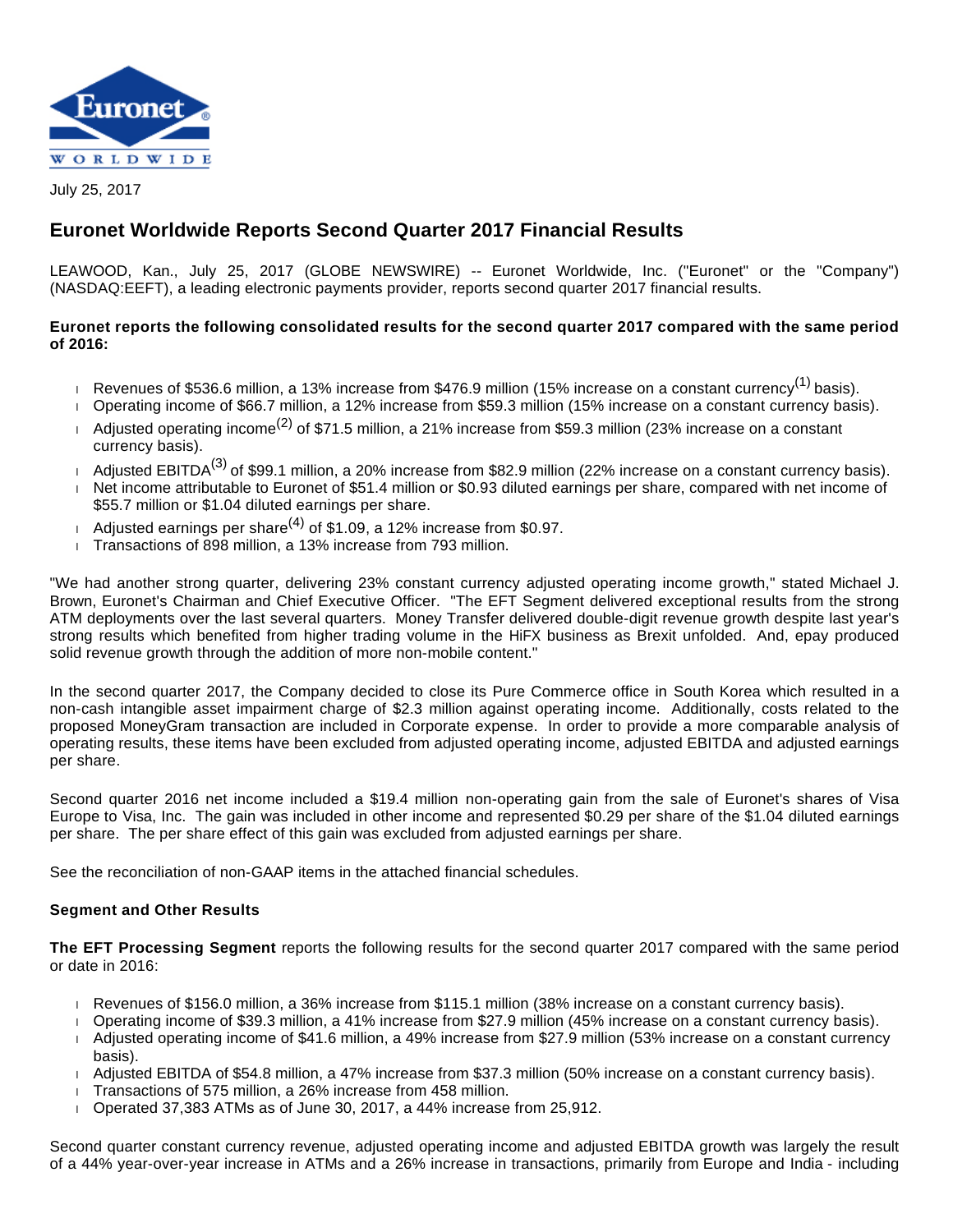an increase in the number of value added transactions on both ATMs and point-of-sale terminals. This growth was partially offset by income impacts from cash demonetization constraints in the India network, which were in-line with previously provided company estimates.

The year-over-year change in ATM count was due to the deployment of approximately 3,550 high-value ATM deployments in Europe and India, the addition of approximately 3,135 ATMs under our low-margin agreements in India and 4,873 ATMs from the acquisition of YourCash.

**The epay Segment** reports the following results for the second quarter 2017 compared with the same period or date in 2016:

- Revenues of \$164.1 million, a 2% increase from \$160.7 million (4% increase on a constant currency basis).
- Operating income of \$14.8 million, an 8% decrease from \$16.0 million (4% decrease on a constant currency basis).
- Adjusted EBITDA of \$17.5 million, a 6% decrease from \$18.6 million (3% decrease on a constant currency basis).
- Transactions of 300 million, a 4% decrease from 314 million.
- Point-of-sale ("POS") terminals of approximately 673,000 as of June 30, 2017, a 2% increase from approximately 657,000.
- Retailer locations of approximately 306,000 as of June 30, 2017, a 1% increase from approximately 303,000.

epay constant currency revenue growth was primarily the result of increased sales of non-mobile products, partially offset by certain mobile transaction declines. Constant currency operating income and adjusted EBITDA declines were largely the result of non-recurring settlement charges.

**The Money Transfer Segment** reports the following results for the second quarter 2017 compared with the same period or date in 2016:

- Revenues of \$217.1 million, an 8% increase from \$201.5 million (10% increase on a constant currency basis).
- Operating income of \$24.9 million, a 4% decrease from \$25.9 million (3% decrease on a constant currency basis).
- Adjusted EBITDA of \$32.2 million, a 3% decrease from \$33.3 million (2% decrease on a constant currency basis).
- Total transactions of 22.8 million, an 11% increase from 20.5 million.
- Network locations of approximately 324,000 as of June 30, 2017, a  $3%$  increase from approximately 316,000.

Double-digit constant currency revenue increases were driven by growth across most sectors of Ria's business coupled with the conversion of the XE international payments business to the HiFX platform. Operating income and adjusted EBITDA were adversely impacted by the strong trading patterns in the HiFX business from last year's Brexit vote, the renewal of the Walmart agreement and certain investments, principally in India, to further expand the Ria network. Excluding these items, constant currency operating income and adjusted EBITDA would have grown at 17% and 14%, respectively.

Second quarter money transfers grew 12% and non-transfer transactions, such as currency exchange and check cashing, grew 2%, resulting in total transaction growth of 11%.

**Corporate and Other** reports \$12.3 million of expense for the second quarter 2017 compared with \$10.5 million for the second quarter 2016. Excluding costs related to the proposed MoneyGram transaction, adjusted operating expense would have been \$9.8 million for the second quarter 2017 compared with \$10.5 million for the second quarter 2016.

## **Balance Sheet and Financial Position**

Unrestricted cash on hand was \$1,065.3 million as of June 30, 2017, compared to \$763.6 million as of March 31, 2017. Cash increased primarily as a result of cash borrowed to fund the ATM cash fills and cash flows generated from operations, partially offset by cash paid for capital expenditures and the timing of settlements in the segments.

Total indebtedness was \$869.4 million as of June 30, 2017, compared to \$604.9 million as of March 31, 2017. Debt increased primarily from borrowings to fund ATM cash fills.

#### **Guidance**

The Company currently expects adjusted earnings per share for the third quarter 2017, assuming foreign currency exchange rates remain stable through the end of the quarter, to be approximately \$1.60.

#### **Non-GAAP Measures**

In addition to the results presented in accordance with U.S. GAAP, the Company presents non-GAAP financial measures, such as constant currency financial measures, adjusted operating income, adjusted EBITDA and adjusted earnings per share. These measures should be used in addition to, and not a substitute for, revenues, net income, operating income and earnings per share computed in accordance with U.S. GAAP. We believe that these non-GAAP measures provide useful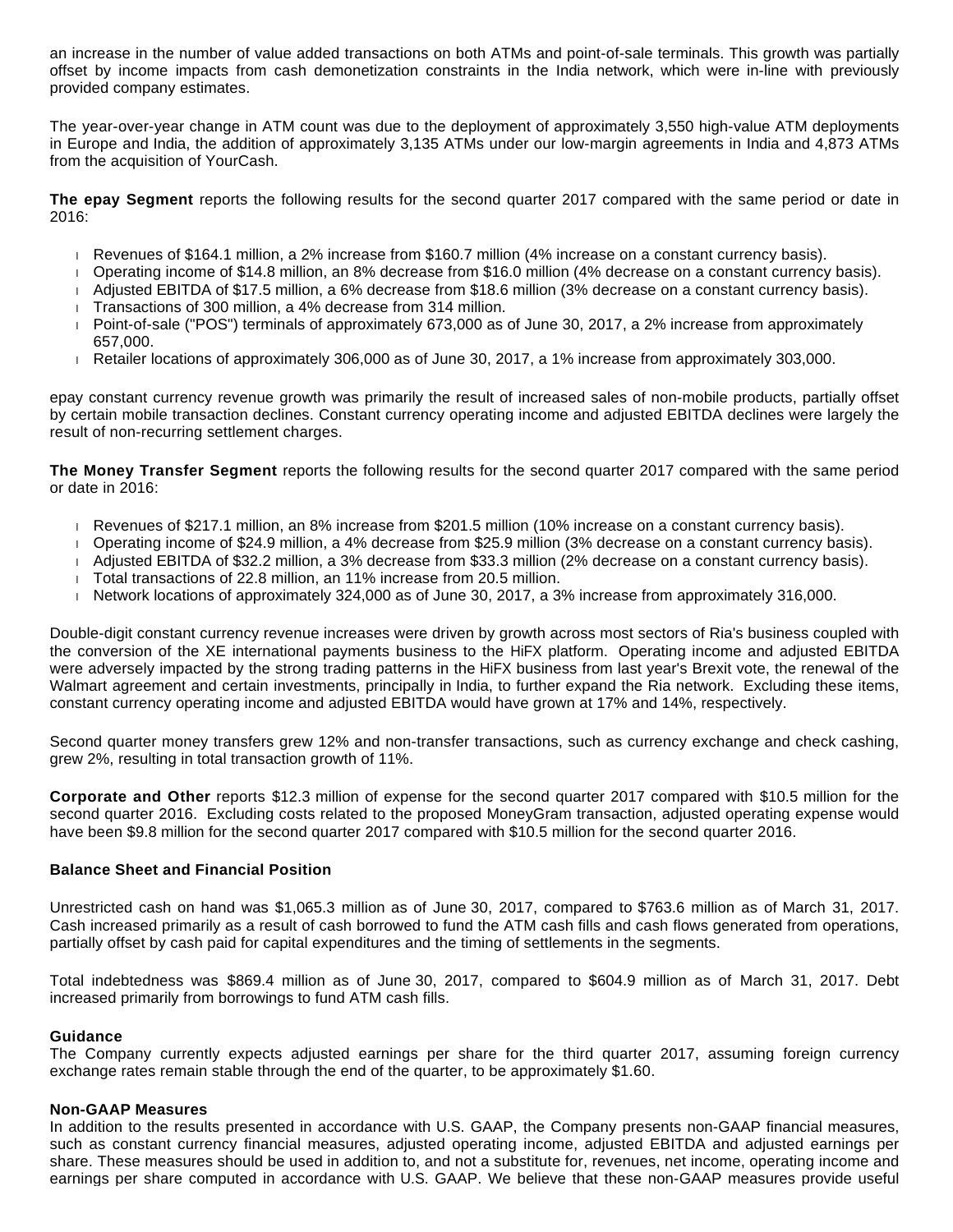information to investors regarding the Company's performance and overall results of operations. These non-GAAP measures are also an integral part of the Company's internal reporting and performance assessment for executives and senior management. The non-GAAP measures used by the Company may not be comparable to similarly titled non-GAAP measures used by other companies. The attached schedules provide a full reconciliation of these non-GAAP financial measures to their most directly comparable U.S. GAAP financial measure.

The Company does not provide a reconciliation of its forward-looking non-GAAP measures to GAAP due to the inherent difficulty in forecasting and quantifying certain amounts that are necessary for GAAP and the related GAAP to non-GAAP reconciliation, including adjustments that would be necessary for currency exchange rate fluctuations and other charges reflected in the Company's reconciliation of historic numbers, the amount of which, based on historical experience, could be significant.

 $(1)$  Constant currency financial measures are computed as if foreign currency exchange rates did not change from the prior period. This information is provided to illustrate the impact of changes in foreign currency exchange rates on the Company's results when compared to the prior period.

<sup>(2)</sup>Adjusted operating income is defined as operating income excluding expenses related to the potential MoneyGram acquisition and impairment charges.

<sup>(3)</sup>Adjusted EBITDA is defined as net income excluding interest, income tax expense, depreciation, amortization, sharebased compensation, expenses related to the potential MoneyGram acquisition, impairment charges and other nonoperating or non-recurring items that are considered expenses or income under U.S. GAAP. Adjusted EBITDA represents a performance measure and is not intended to represent a liquidity measure.

<sup>(4)</sup> Adjusted earnings per share is defined as diluted U.S. GAAP earnings per share excluding, to the extent incurred in the period, the tax-effected impacts of: a) foreign currency exchange gains or losses, b) goodwill and intangible asset impairment charges, c) gains or losses from the early retirement of debt, d) share-based compensation, e) acquired intangible asset amortization, f) expenses related to the potential MoneyGram acquisition, g) non-cash interest expense, h) non-cash income tax expense, and i) other non-operating or non-recurring items. Adjusted earnings per share represents a performance measure and is not intended to represent a liquidity measure.

## **Conference Call and Slide Presentation**

Euronet Worldwide will host an analyst conference call on July 26, 2017, at 9:00 a.m. Eastern Time to discuss these results. The call may also include discussion of company developments, forward-looking information and other material information about business and financial matters. To listen to the call via telephone, dial 877-303-6313 (USA) or +1-631-813-4734 (outside the USA). The conference call will also be available via webcast at [http://ir.euronetworldwide.com](https://www.globenewswire.com/Tracker?data=iCUTdablRsXGV0dlozsd_WV0PgfL-1jniirRriLHfm3Tom-nlk6jH6N2f46dsweHOQkAW8ho-Ej9HOgucObxA-iDQ-q_Ofk4277fCmU_9GLmJCyhl25XWdF4OGBEdIm_). Participants should go to the website at least five minutes prior to the scheduled start time of the event to register. A slideshow will be included in the webcast.

A webcast replay will be available beginning approximately one hour after the event at [http://ir.euronetworldwide.com](https://www.globenewswire.com/Tracker?data=iCUTdablRsXGV0dlozsd_WV0PgfL-1jniirRriLHfm1PzLliGDPjZqbATDxz-OX3QcW33K4Sr6SGGPoeBpKOSMuHAnEFg2n5QMT44XL1gaqdMR4M0hTnA8qYN7ZUYzdd) and will remain available for one year.

## **About Euronet Worldwide, Inc.**

Euronet Worldwide is an industry leader in processing secure electronic financial transactions. The Company offers payment and transaction processing solutions to financial institutions, retailers, service providers and individual consumers. These services include comprehensive ATM, POS and card outsourcing services, card issuing and merchant acquiring services, software solutions, cash-based and online-initiated consumer-to-consumer and business-to-business money transfer services, and electronic distribution of prepaid mobile phone time and other prepaid products.

Euronet's global payment network is extensive - including 37,383 ATMs, approximately 194,000 EFT POS terminals and a growing portfolio of outsourced debit and credit card services which are under management in 52 countries; card software solutions; a prepaid processing network of approximately 673,000 POS terminals at approximately 306,000 retailer locations in 35 countries; and a global money transfer network of approximately 324,000 locations serving 144 countries. With corporate headquarters in Leawood, Kansas, USA, and 60 worldwide offices, Euronet serves clients in approximately 160 countries. For more information, please visit the Company's website at [www.euronetworldwide.com](http://www.euronetworldwide.com/).

Statements contained in this news release that concern Euronet's or its management's intentions, expectations, or predictions of future performance, are forward-looking statements. Euronet's actual results may vary materially from those anticipated in such forward-looking statements as a result of a number of factors, including: conditions in world financial markets and general economic conditions, including the effects in Europe of the Brexit vote and economic conditions in specific countries or regions; the effects of demonetization in India; technological developments affecting the market for the Company's products and services; foreign currency exchange rate fluctuations; the effects of any breaches in the security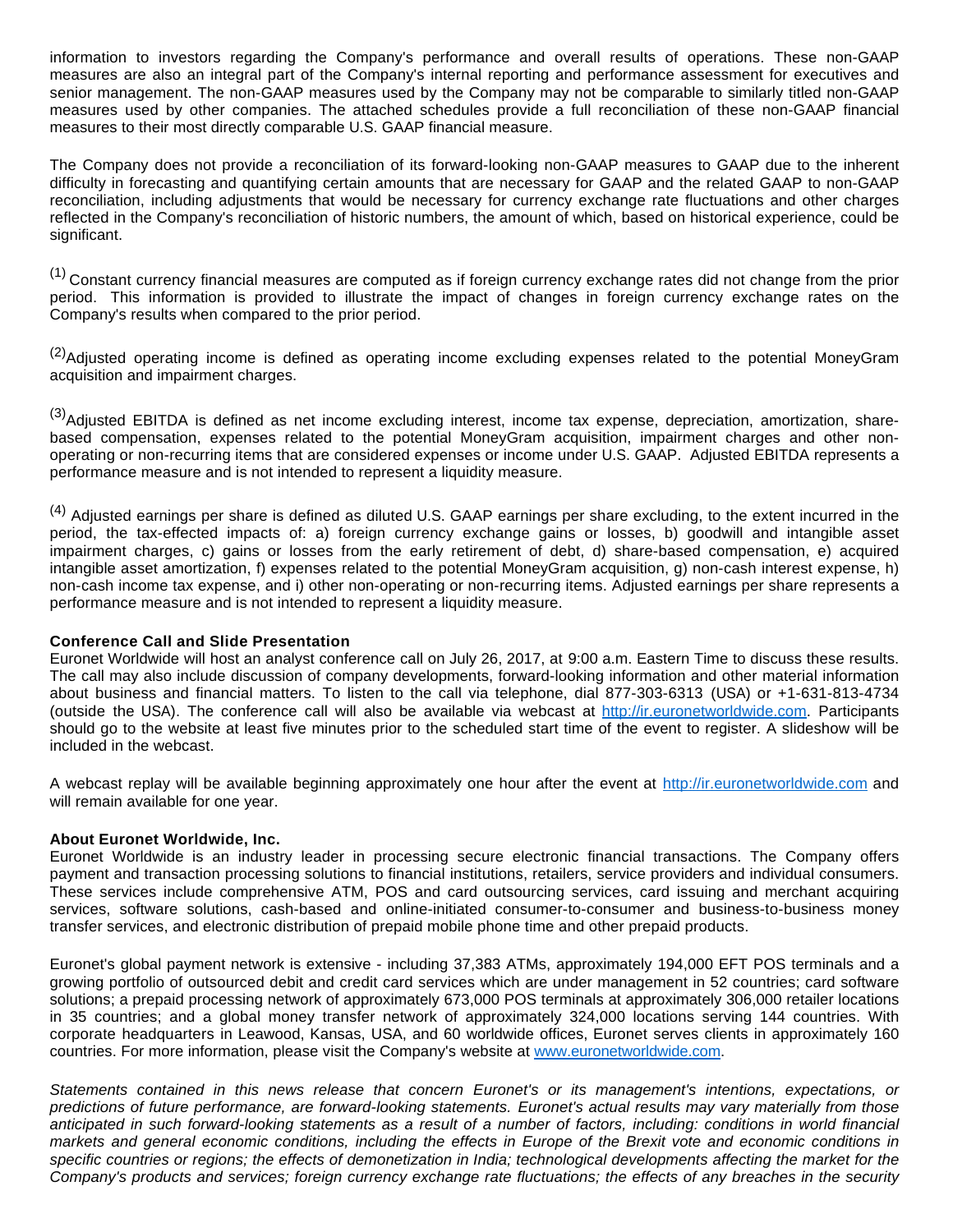of our computer systems or those of our customers or vendors; the Company's ability to renew existing contracts at profitable rates; changes in fees payable for transactions performed for cards bearing international logos or over switching networks such as card transactions on ATMs; changes in the Company's relationship with, or in fees charged by, the Company's business partners; competition; the outcome of claims and other loss contingencies affecting the Company; and changes in laws and regulations affecting the Company's business, including immigration laws. These risks and other risks are described in the Company's filings with the Securities and Exchange Commission, including our Annual Report on Form 10-K, Quarterly Reports on Form 10-Q and Current Reports on Form 8-K. Copies of these filings may be obtained via the SEC's Edgar website or by contacting the Company or the SEC. Any forward-looking statements made in this release speak only as of the date of this release. Except as may be required by law, Euronet does not intend to update these forwardlooking statements and undertakes no duty to any person to provide any such update under any circumstances. The Company regularly posts important information to the investor relations section of its website.

#### **EURONET WORLDWIDE, INC. Condensed Consolidated Balance Sheets (in millions)**

|                                                   | As of |                 |       |              |  |  |  |
|---------------------------------------------------|-------|-----------------|-------|--------------|--|--|--|
|                                                   |       | <b>June 30,</b> | As of |              |  |  |  |
|                                                   |       | 2017            |       | December 31, |  |  |  |
|                                                   |       | (unaudited)     |       | 2016         |  |  |  |
|                                                   |       |                 |       |              |  |  |  |
| <b>ASSETS</b>                                     |       |                 |       |              |  |  |  |
| Current assets:                                   |       |                 |       |              |  |  |  |
| Cash and cash equivalents                         | \$    | 1,065.3         | \$    | 734.4        |  |  |  |
| Restricted cash                                   |       | 94.4            |       | 77.7         |  |  |  |
| Inventory - PINs and other                        |       | 48.7            |       | 78.1         |  |  |  |
| Trade accounts receivable, net                    |       | 437.1           |       | 503.0        |  |  |  |
| Prepaid expenses and other current assets         |       | 174.8           |       | 191.8        |  |  |  |
| Total current assets                              |       | 1,820.3         |       | 1,585.0      |  |  |  |
| Property and equipment, net                       |       | 241.1           |       | 202.1        |  |  |  |
| Goodwill and acquired intangible assets, net      |       | 884.9           |       | 855.0        |  |  |  |
| Other assets, net                                 |       | 90.4            |       | 70.8         |  |  |  |
|                                                   |       |                 |       |              |  |  |  |
| <b>Total assets</b>                               | \$    | 3,036.7         | \$    | 2,712.9      |  |  |  |
| <b>LIABILITIES AND EQUITY</b>                     |       |                 |       |              |  |  |  |
| <b>Current liabilities:</b>                       |       |                 |       |              |  |  |  |
| Accounts payable and other current liabilities \$ |       | 1,031.3         | \$    | 1,143.6      |  |  |  |
| Short-term debt obligations                       |       | 134.9           |       | 35.5         |  |  |  |
|                                                   |       |                 |       |              |  |  |  |
| <b>Total current liabilities</b>                  |       | 1,166.2         |       | 1,179.1      |  |  |  |
| Debt obligations, net of current portion          |       | 725.1           |       | 561.7        |  |  |  |
| Capital lease obligations, net of current portion |       | 9.4             |       | 7.0          |  |  |  |
| Deferred income taxes                             |       | 46.2            |       | 44.1         |  |  |  |
| Other long-term liabilities                       |       | 26.7            |       | 20.5         |  |  |  |
|                                                   |       |                 |       |              |  |  |  |
| <b>Total liabilities</b>                          |       | 1,973.6         |       | 1,812.4      |  |  |  |
| Equity                                            |       | 1,063.1         |       | 900.5        |  |  |  |
| Total liabilities and equity                      | S     | 3,036.7         | \$    | 2,712.9      |  |  |  |

## **EURONET WORLDWIDE, INC. Consolidated Statements of Income (unaudited - in millions, except share and per share data)**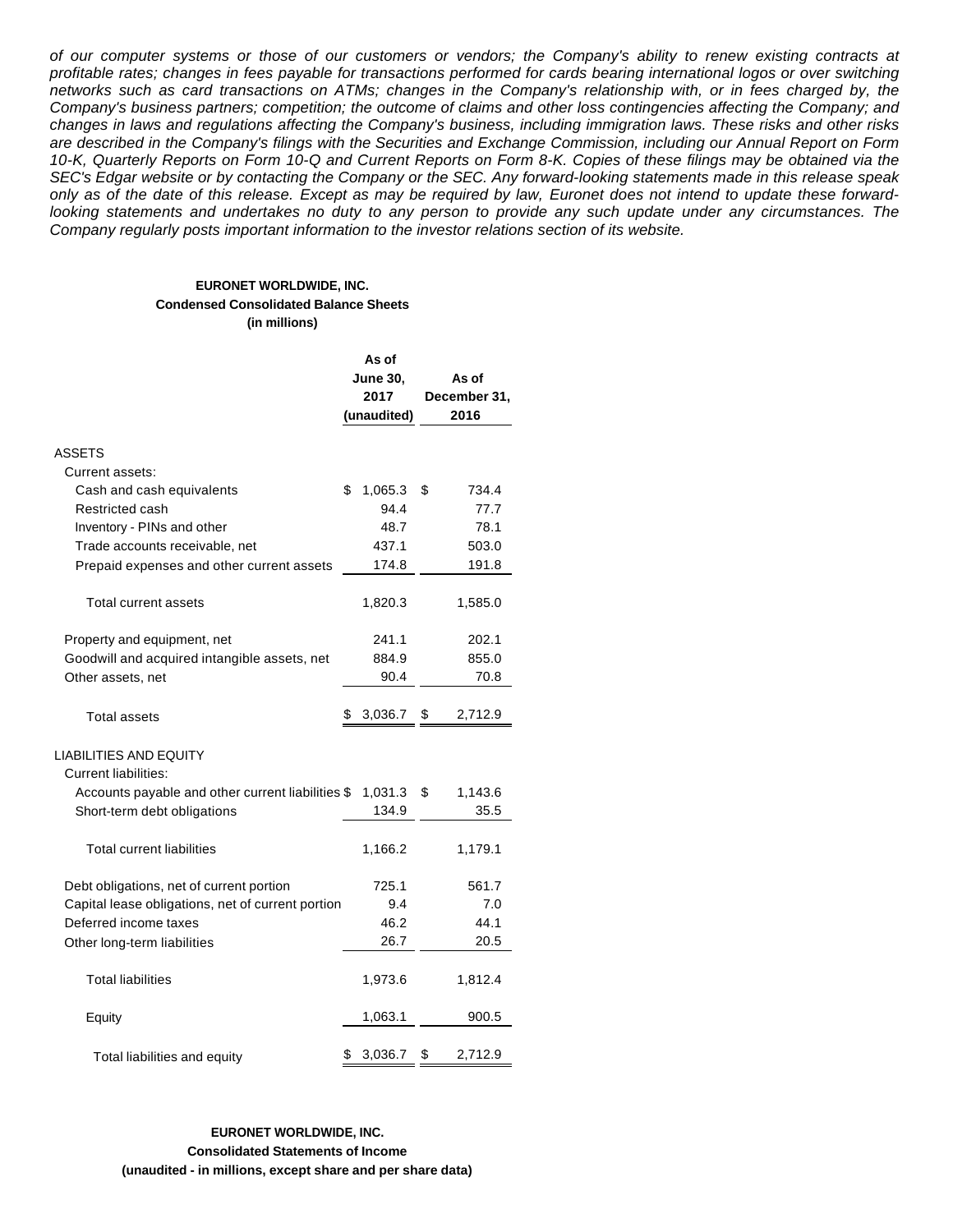|                                                       | <b>Three Months Ended</b><br><b>June 30,</b> |            |    |             |  |  |  |
|-------------------------------------------------------|----------------------------------------------|------------|----|-------------|--|--|--|
|                                                       |                                              |            |    |             |  |  |  |
|                                                       |                                              | 2017       |    | 2016        |  |  |  |
| Revenues                                              | \$                                           | 536.6      | \$ | 476.9       |  |  |  |
| Operating expenses:                                   |                                              |            |    |             |  |  |  |
| Direct operating costs                                |                                              | 317.3      |    | 281.8       |  |  |  |
| Salaries and benefits                                 |                                              | 78.6       |    | 73.8        |  |  |  |
| Selling, general and administrative                   |                                              | 48.5       |    | 42.5        |  |  |  |
| Impairment of long lived assets                       |                                              | 2.3        |    |             |  |  |  |
| Depreciation and amortization                         |                                              | 23.2       |    | 19.5        |  |  |  |
| Total operating expenses                              |                                              | 469.9      |    | 417.6       |  |  |  |
| Operating income                                      |                                              | 66.7       |    | 59.3        |  |  |  |
| Other income (expense):                               |                                              |            |    |             |  |  |  |
| Interest income                                       |                                              | 0.5        |    | 0.4         |  |  |  |
| Interest expense                                      |                                              | (8.3)      |    | (6.9)       |  |  |  |
| Other gains                                           |                                              |            |    | 19.9        |  |  |  |
| Foreign currency exchange gain (loss)                 |                                              | 11.1       |    | (1.9)       |  |  |  |
| Total other income, net                               |                                              | 3.3        |    | 11.5        |  |  |  |
| Income before income taxes                            |                                              | 70.0       |    | 70.8        |  |  |  |
| Income tax expense                                    |                                              | (18.6)     |    | (15.2)      |  |  |  |
|                                                       |                                              |            |    |             |  |  |  |
| Net income                                            |                                              | 51.4       |    | 55.6<br>0.1 |  |  |  |
| Net loss attributable to noncontrolling interests     |                                              |            |    | 55.7        |  |  |  |
| Net income attributable to Euronet Worldwide, Inc. \$ |                                              | 51.4       | \$ |             |  |  |  |
| Earnings per share attributable to Euronet            |                                              |            |    |             |  |  |  |
| Worldwide, Inc. stockholders - diluted                | \$                                           | 0.93       | \$ | 1.04        |  |  |  |
|                                                       |                                              |            |    |             |  |  |  |
| Diluted weighted average shares outstanding           |                                              | 55,210,993 |    | 53,781,606  |  |  |  |

## **EURONET WORLDWIDE, INC. Reconciliation of Net Income to Adjusted Operating Income (Expense) and Adjusted EBITDA (unaudited - in millions)**

|                                                              |                          | Three months ended June 30, 2017 |            |                   |      |                              |             |                     |       |  |  |
|--------------------------------------------------------------|--------------------------|----------------------------------|------------|-------------------|------|------------------------------|-------------|---------------------|-------|--|--|
|                                                              | <b>EFT</b><br>Processing |                                  | epay       | Money<br>Transfer |      | Corporate<br><b>Services</b> |             | <b>Consolidated</b> |       |  |  |
| Net income                                                   |                          |                                  |            |                   |      |                              |             | \$                  | 51.4  |  |  |
| Add: Income tax expense                                      |                          |                                  |            |                   |      |                              |             |                     | 18.6  |  |  |
| Less: Total other income, net                                |                          |                                  |            |                   |      |                              |             |                     | (3.3) |  |  |
| Operating income (expense)                                   | \$                       | 39.3                             | $$14.8$ \$ |                   | 24.9 | \$                           | $(12.3)$ \$ |                     | 66.7  |  |  |
| Add: Impairment charges                                      |                          | 2.3                              |            |                   |      |                              |             |                     | 2.3   |  |  |
| Add: Expenses incurred for proposed acquisition of MoneyGram |                          |                                  |            |                   |      |                              | 2.5         |                     | 2.5   |  |  |
| Adjusted operating income (expense) (1)                      |                          | 41.6                             | 14.8       |                   | 24.9 |                              | (9.8)       |                     | 71.5  |  |  |
| Add: Depreciation and amortization                           |                          | 13.2                             | 2.7        |                   | 7.3  |                              |             |                     | 23.2  |  |  |
| Add: Share-based compensation                                |                          |                                  |            |                   |      |                              | 4.4         |                     | 4.4   |  |  |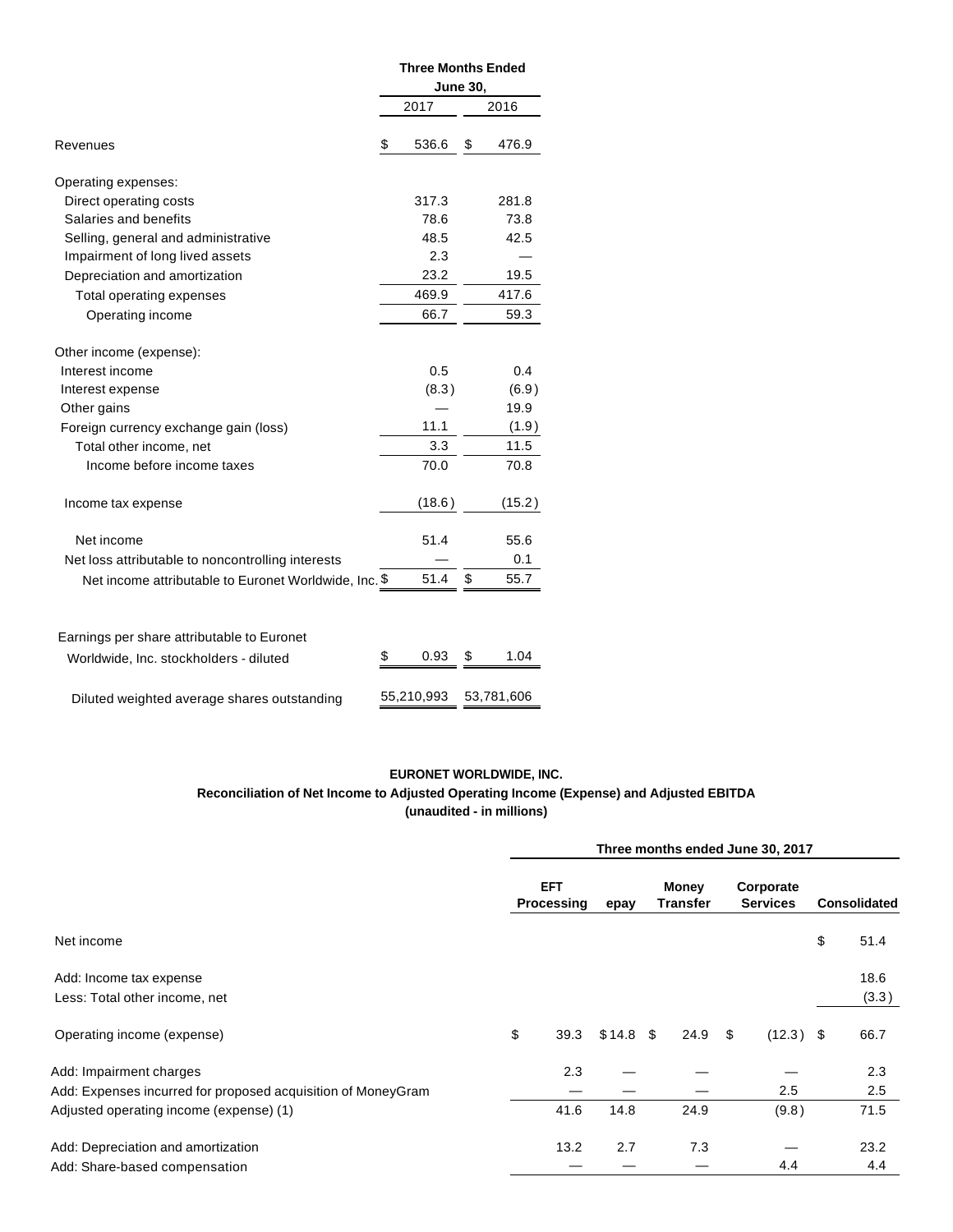Earnings (expense) before interest, taxes, depreciation, amortization, proposed transaction expenses, impairment charges and share-based compensation (Adjusted EBITDA) (2) \$ 54.8 \$ 17.5 \$ 32.2 \$ (5.4 ) \$ 99.1

|                                                                                                                             | Three months ended June 30, 2016 |                          |            |                   |      |                              |             |                     |                |
|-----------------------------------------------------------------------------------------------------------------------------|----------------------------------|--------------------------|------------|-------------------|------|------------------------------|-------------|---------------------|----------------|
|                                                                                                                             |                                  | <b>EFT</b><br>Processing |            | Money<br>Transfer |      | Corporate<br><b>Services</b> |             | <b>Consolidated</b> |                |
| Net income                                                                                                                  |                                  |                          |            |                   |      |                              |             | \$                  | 55.6           |
| Add: Income tax expense<br>Less: Total other income, net                                                                    |                                  |                          |            |                   |      |                              |             |                     | 15.2<br>(11.5) |
| Operating income (expense)                                                                                                  | \$                               | 27.9                     | $$16.0$ \$ |                   | 25.9 | \$                           | $(10.5)$ \$ |                     | 59.3           |
| Add: Depreciation and amortization<br>Add: Share-based compensation                                                         |                                  | 9.4                      | 2.6        |                   | 7.4  |                              | 0.1<br>4.1  |                     | 19.5<br>4.1    |
| Earnings (expense) before interest, taxes, depreciation, amortization and<br>share-based compensation (Adjusted EBITDA) (2) | \$                               | 37.3                     | $$18.6$ \$ |                   | 33.3 | - \$                         | (6.3)       | - \$                | 82.9           |

(1) Adjusted operating income excludes costs related to the potential acquisition of MoneyGram and intangible asset impairment charges and is a non-GAAP measure that should be considered in addition to, and not a substitute for, net income computed in accordance with U.S. GAAP.

(2) Adjusted EBITDA is a non-GAAP measure that should be considered in addition to, and not a substitute for, net income computed in accordance with U.S. GAAP.

#### **EURONET WORLDWIDE, INC. Reconciliation of Adjusted Earnings per Share (unaudited - in millions, except share and per share data)**

|                                                                               | <b>Three Months Ended</b><br><b>June 30,</b> |    |            |  |  |  |
|-------------------------------------------------------------------------------|----------------------------------------------|----|------------|--|--|--|
|                                                                               | 2017                                         |    | 2016       |  |  |  |
| Net income attributable to Euronet Worldwide, Inc.                            | \$<br>51.4                                   | \$ | 55.7       |  |  |  |
| Foreign currency exchange (gain) loss                                         | (11.1)                                       |    | 1.9        |  |  |  |
| Intangible asset amortization                                                 | 6.3                                          |    | 6.3        |  |  |  |
| Share-based compensation                                                      | 4.4                                          |    | 4.1        |  |  |  |
| Expenses incurred for proposed acquisition of MoneyGram                       | 2.5                                          |    |            |  |  |  |
| Other non-operating gains                                                     |                                              |    | (19.9)     |  |  |  |
| Income tax effect of above adjustments                                        | 0.4                                          |    | 2.0        |  |  |  |
| Impairment of acquired intangible assets                                      | 2.3                                          |    |            |  |  |  |
| Non-cash interest accretion                                                   | 2.7                                          |    | 2.6        |  |  |  |
| Non-cash GAAP tax expense                                                     | 1.7                                          |    |            |  |  |  |
| Adjusted earnings <sup>(1)</sup>                                              | \$<br>60.6                                   | \$ | 52.7       |  |  |  |
| Adjusted earnings per share - diluted <sup>(1)</sup>                          | \$<br>1.09                                   | \$ | 0.97       |  |  |  |
| Diluted weighted average shares outstanding (GAAP)                            | 55,210,993                                   |    | 53,781,606 |  |  |  |
| Effect of unrecognized share-based compensation on diluted shares outstanding | 306,911                                      |    | 309,845    |  |  |  |
| Adjusted diluted weighted average shares outstanding                          | 55,517,904                                   |    | 54.091,451 |  |  |  |